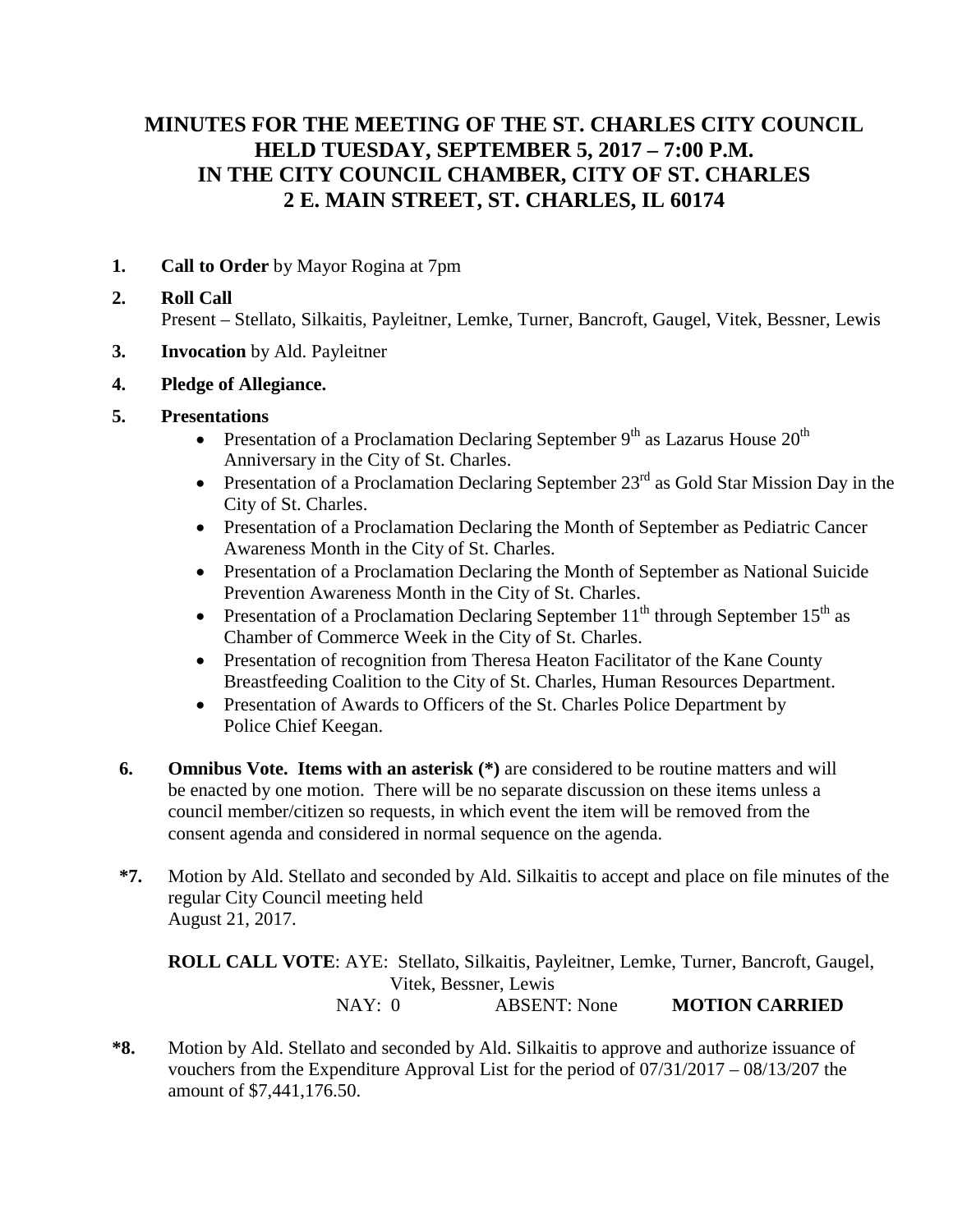### **ROLL CALL VOTE:** AYE: Stellato, Silkaitis, Payleitner, Lemke, Turner, Bancroft, Gaugel, Vitek, Bessner, Lewis NAY: 0 ABSENT: None **MOTION CARRIED**

# **I. Old Business**

A. Recommendation by Ald. Lemke and seconded by Ald. Turner to reject the Rt. 31 and Red Gate Road site as the new location for the Police Facility.

Mark Koenen: I am going to go through a process on how we handle old business item A and new business item A tonight. As many of you are familiar, we have been working on selection of a police department site for about two years. That process has drudged on longer than normal. In that effect, that is what relates to the process I'm going to speak to first. Old business, item A, is an item that the city council has been postponing in making a selection on the police department for about six months. There was a recommendation that was fostered at committee about six months ago that said 'lets put the police department at the intersection of Route 31 and Red Gate road. This is property that the City already owns. It received a positive recommendation in committee. When it was presented to the city council you all chose to postpone that decision for further study. That relates to New Business Item A. This item relates to a conversation that has been going on for almost five or six months now that the city of St. Charles has been engaged with acquiring property at the former Valley Shopping Center site. We now have concluded and are presenting tonight a contract on that piece of property. In terms of voting, on old business item A, a no vote is to reject the police department station being placed at Route 31 and Red Gate road. A yes vote would mean you would want that location for the police department. We usually vote yes for things, we don't often vote no. To clarify, on new business item A, a yes vote means yes we want to proceed with the contract at the Valley Shopping Center location and a no vote is the opposite. I'll hesitate with that unless there are any questions on old business item A and maybe before we get to new business item A, I'll return with Chief Keegan because we have some background and introductory comments on that.

**Mayor Rogina:** I don't want to upset the apple cart here, but it would require to have what you talked about, a yes and no vote requires someone to put that item into play, if you will, as a motion. What I suggest, with the city councils approval, would be to make the motion to reject the recommendation to select the Route 31 and Red Gate Road site. That would or could be seconded and then we can vote yes on that.

**Mark Koenen:** That would be very positive.

**Mayor Rogina:** So that everyone knows where we're we are coming from, old business item A. With that, whatever your pleasure is I'm listening.

**Ald. Lemke:** I would move to reject.

### **Ald. Turner:** Second

**Mayor Rogina:** Moved by Lemke and seconded by Turner. The motion is to reject the Route 31 and Red Gate Road site recommendation. That recommendation was by council committee back in February. The motion is to reject that recommendation now and move forward with new business. If you vote yes, you are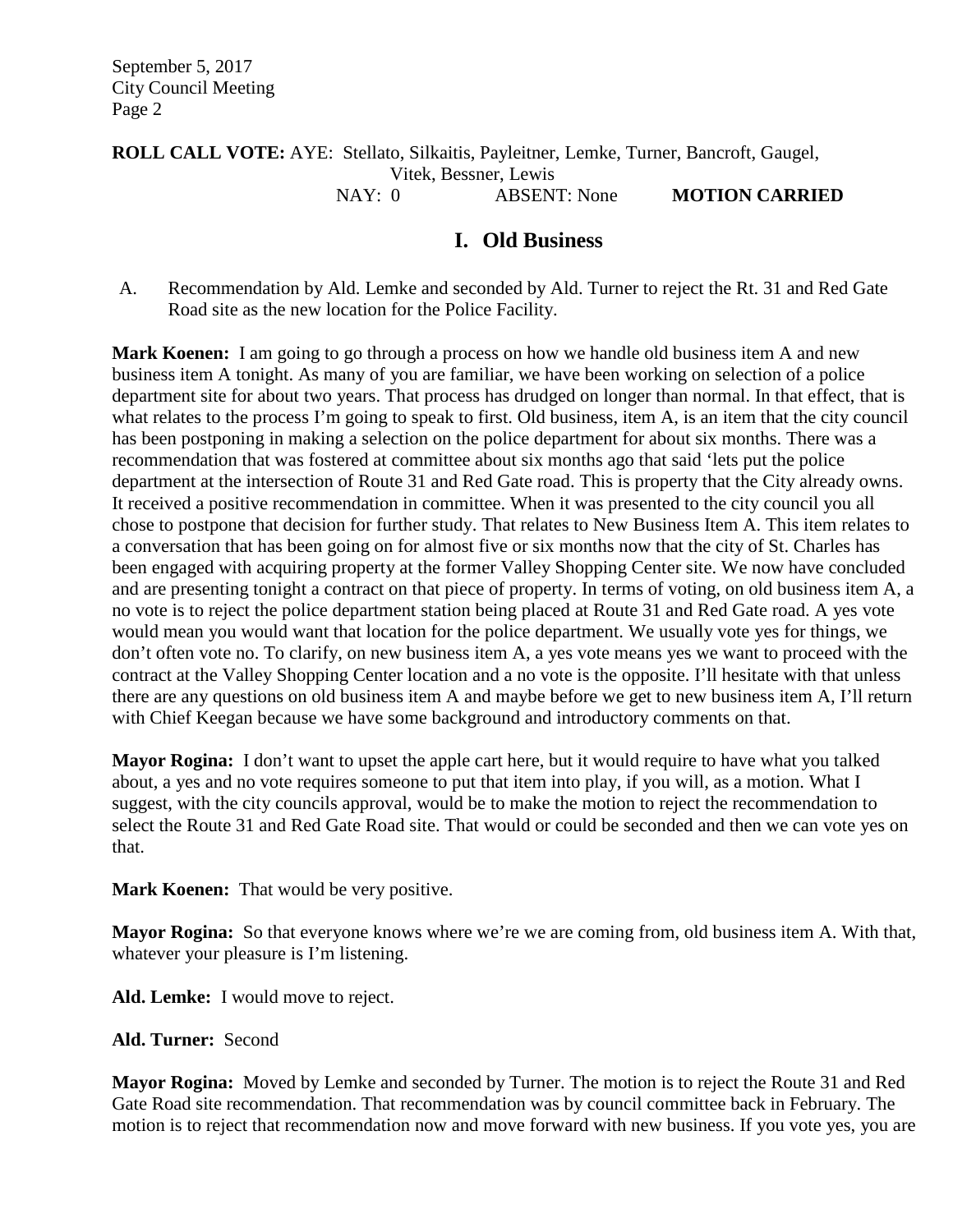voting to reject the recommendation, if you vote no you are voting not to reject that recommendation. Before we call role, is that clear to everyone? Any questions?

#### **ROLL CALL VOTE:** AYE: Stellato, Silkaitis, Payleitner, Lemke, Turner, Bancroft, Gaugel, Vitek, Bessner, Lewis NAY: 0 ABSENT: None **MOTION CARRIED**

Mayor Rogina: That motion carries and takes that item off the table, if you will. With that City Administrator, let's discuss before we even make a motion, new business item A.

## **II. New Business**

**Mark Koenen:** Thank you again. As a continuation of background, the City of St. Charles has a contract that would include us purchasing about 6-1/2 acres. It is along the very south line of the Valley Shopping Center site. For those of you who are familiar with the site, may remember that there is an east/west stretching row of constant buildings, there were a number of businesses in there at one point and I'll call it the Aldi's Building. That is generally the site that we are acquiring along with the entrance drive, which extends to Route 64/Main Street. The advantage of this site in particular is two fold. Number 1-I would say it is in the Greater Downtown Area and central to the city of St. Charles in terms of its location. On Route 64, this means its location is easy for motorists to find and it is certainly pedestrian friendly and can become even more pedestrian friendly as we look ahead to the future. Finally, it is a site that I think that the community has suggested that we should be looking at because the Valley Shopping Center site is one that we looked at for a couple of years in conjunction with the Route 31 and Red Gate Site and I think that the general comment that I have received from the community at large is that we really like that Valley Shopping Center site. With that, I would encourage you to move ahead with this project and we would recommend to advance this project forward with a positive note. I should also indicate that the cost for this acquisition of about 6-1/2 acres is about \$715,000. That would be starting tomorrow with design and architecture work on the project if you advance it forward so we can get construction in 2018. I should also indicate that there is a team of people from the city of St. Charles that worked on this project, in addition to the city council and the mayor it included our Chief of Police (James Keegan), Public Works Director Peter Suhr, Finance Director Chris Minick, City Attorney John McGuirk and also a verity of other support people to help make this project become a reality. There is one additional step in the process. The valley shopping center site needs to be re-subdivided. There is an application, on file with the community and economic development department as of last week. That is a process that we will go through in the city council, planning and development committee and the planning commission that all need to weigh in on subdividing that site. The site needs to be re-subdivided as a condition of our contract being concluded with a closing before the end of this calendar year. So, with that I would ask for you to move forward on that motion to advance the project.

**Mayor Rogina:** Is there a point of personal privilege here before we move forward or would you rather wait until afterwards Chief Keegan?

**Chief Keegan:** After the vote is fine.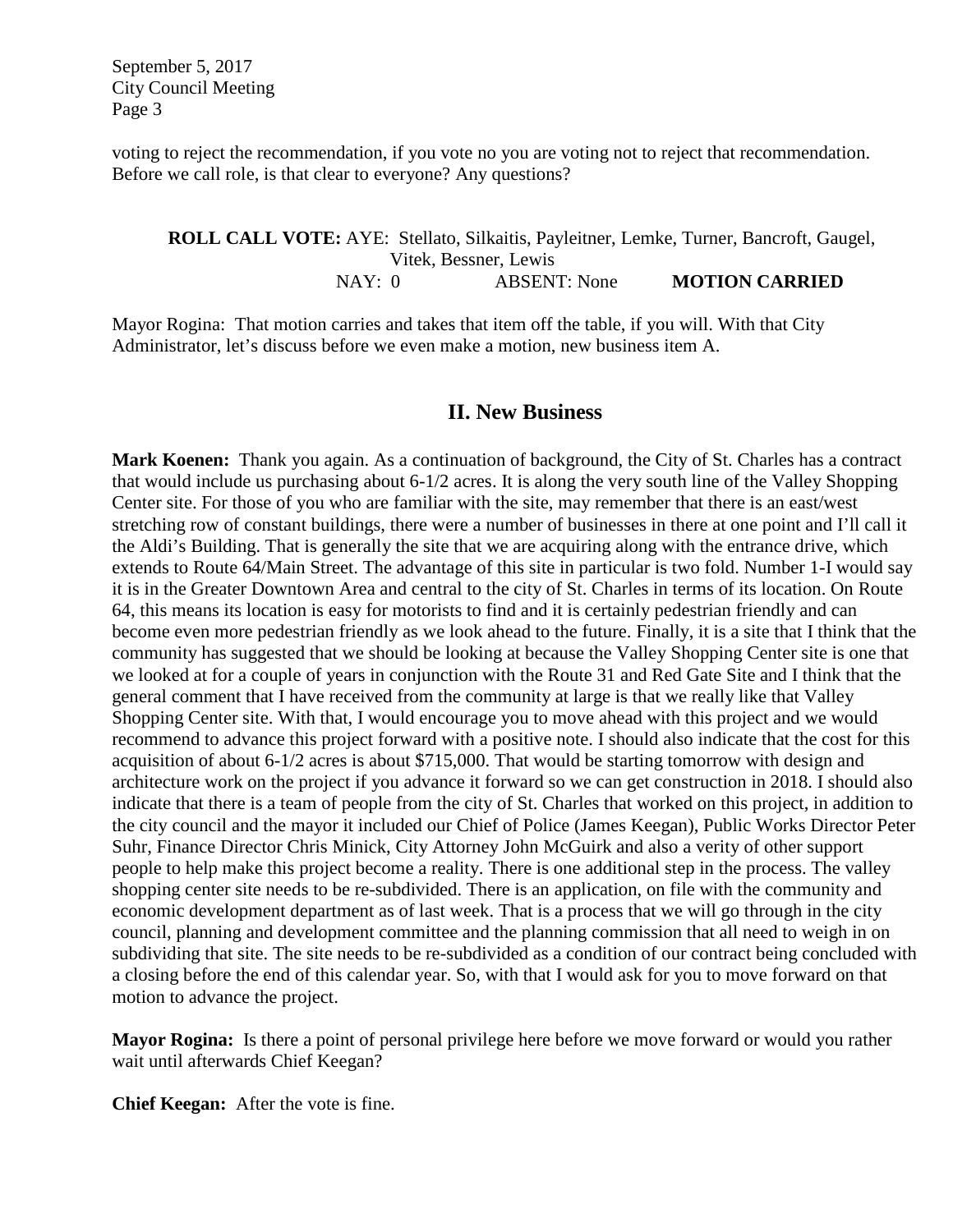**Mayor Rogina:** Someone grace us with the motion, the language is there. I would appreciate it if the motion would take into account the fullness of item A here on our agenda. I am going to also ask the senior member of our city council to make that motion.

**Ald. Stellato:** Thank you. I'd like to make a motion to accept the real estate owned purchase and sale agreement between Plank Road, LLC and the City of St. Charles in the amount of \$714,765 for the brand new exciting 6.5 acres site for the new police station.

## **Ald. Silkaitis:** Seconded

**Mayor Rogina:** Seconded by Silkaitis. Further discussion? We can have comments after but further conversation on the motion? Hearing none, with that Chuck, the roll call.

A. Recommendation by Ald. Stellato and seconded by Ald. Silkaitis to approve **Resolution** 2017-114 to Accept the Real Estate Owned Purchase and Sale Agreement between Plank Road, LLC and the City of St. Charles.

**ROLL CALL VOTE:** AYE: Stellato, Silkaitis, Payleitner, Lemke, Turner, Bancroft, Gaugel, Vitek, Bessner, Lewis NAY: 0 ABSENT: None **MOTION CARRIED**

**Mayor Rogina:** That vote passes unanimously! Chief Keegan, point of personal privilege.

**Chief Keegan:** Thank you; what an announcement and I just had the weight of the world lifted off my shoulders. On behalf of the men and women of the police department, I have prepared a few statements.

Tonight marks a very special night for both the City of St. Charles and our community! It is also very exciting to the men and women of our police department and we thank you, the City Council for your vision, patience and prudence in making what we believe was an investment in our entire community's future.

The decision to relocate police operations away from its current location to the Valley Shopping Center was not made overnight. After careful consideration, debate and on-going negotiations, we secured a site that the entire City can be proud of. A building that will serve our residents and police employees for generations to come. One that will be the communities building; equipped with meeting space, technology improvements and safety considerations enabling all of us to utilize this station far into future.

I would like to thank Mayor Rogina for making this police station both a priority and a necessity during his term in office. The son of a retired police officer and himself a retired schoolteacher, Mayor Rogina understands the important role police officers play in not only policing a community, but also shaping it. Our reputation within St. Charles and the greater Fox Valley is unprecedented. This is because of the work done by the men and women behind me and it is a testament to both the Mayor's support and trust. I would also like to thank the entire city council for supporting this project from the onset of our space needs study. I know I speak for my entire staff when I say "thank you". In addition, having a City Administrator with the background of Mark Koenen, a Finance Director like Chris Minnick, Rita Tungare on board and a Public Work's Director with the skill-set of Peter Suhr makes this project an exciting one. In addition, I believe we have secured one of the leading police architects in our region and are excited to get started in designing and building a police facility we can all call home.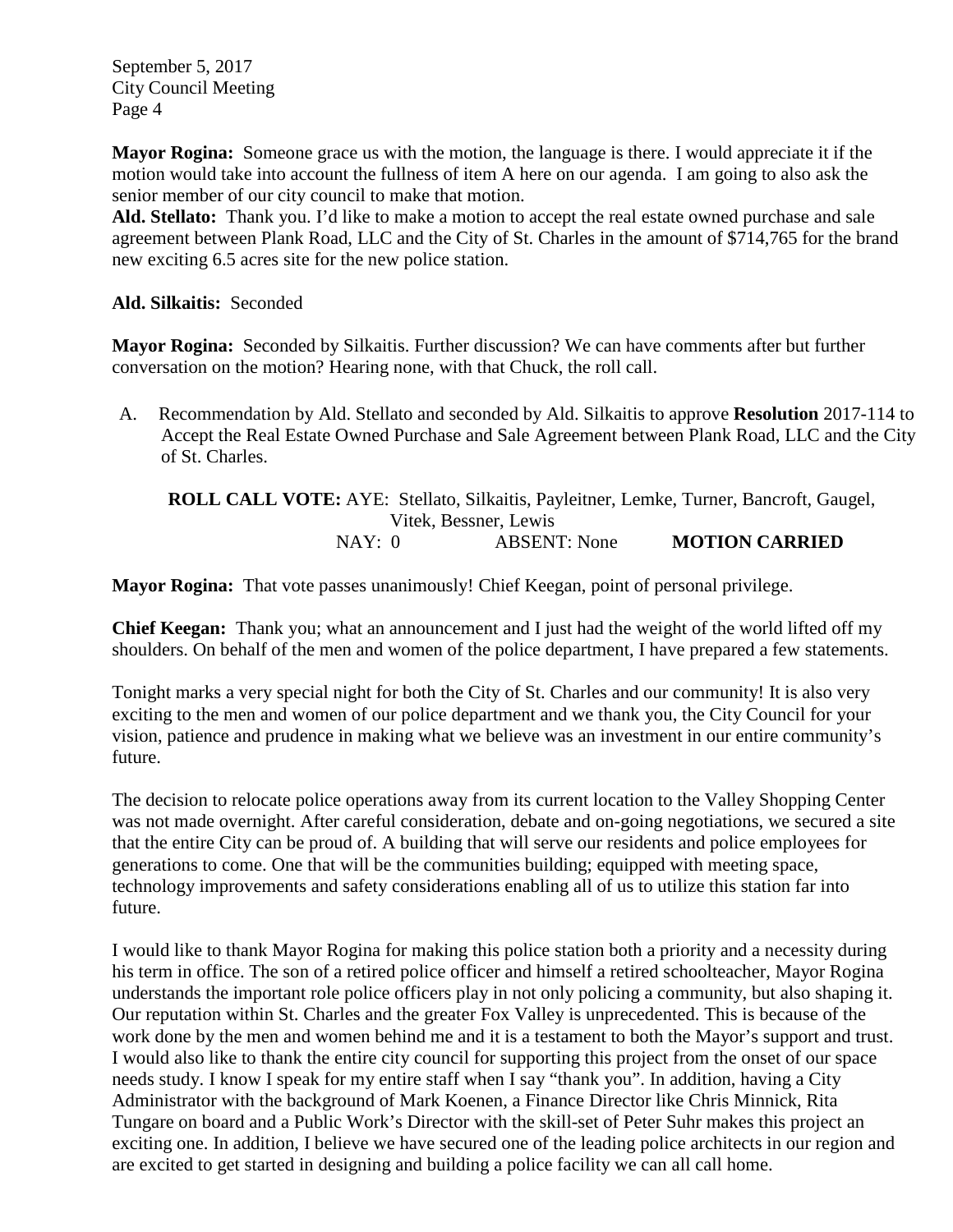In closing, tonight's announcement and large turnout by SCPD's finest is really one of the highlights in all of our careers. The chance for all of us to help design and work in a 21st Century police facility is something that most of us only dreamed of. Police employees by their nature are servants; often times thinking of others before themselves. Well, tonight ladies and gentleman, that changed a little bit, tonight it is about us and we thank you! Let's get the shovels ready and start moving some dirt!

Mayor Rogina: The Chief made, what I think was a wonderful and outline of the process and I appreciate that. I jotted some thoughts here and I would like to relay those as well.

As I outlined in a press statement last week, the location of our new police station at the Valley Shopping Center site provides the community with police services that are visible, easy accessible and centrally located. I have driven by that site for a long time and it allows the city to rehabilitate a depressed property for a greater common good. Tonight's vote by these people here, the city council members, our friends, makes the vision a reality. We now can begin an exciting process of implementing this plan. Lead by our staff leaders, with input by our men and woman in blue and other staff members, enforcement of the rule of law in St. Charles will be augmented by a much superior environment. I'll tell you something my friends, I'm most happy for our police force. It has been an excursive in patience as the Chief pointed out. I thank you all for that. The result will be a much more efficient facility for our residents and our protectors. Thank you.

Is there anyone else who wants to make any comments?

Ald. Payleitner: You really said it all Mr. Mayor.

- B. Details regarding the upcoming "Dash in the Dark 5K" taking place on Saturday, October 14, 2017, 7 am to 11 am at Bethlehem Lutheran Church Located at  $1145$  N.  $5^{th}$  Avenue – Information Only.
- C. Recommendation by Ald. Turner and seconded by Ald. Bancroft for the Approval of Street Closure and Amplification for the 2017 Blocktober event to take place on Sunday, October  $29<sup>th</sup> 11:30$  am – 2:30 pm.

**ROLL CALL VOTE:** AYE: Stellato, Silkaitis, Payleitner, Lemke, Turner, Bancroft, Gaugel, Vitek, Bessner, Lewis<br>0 ABSENT: None NAY: 0 ABSENT: None **MOTION CARRIED**

# **III. Committee Reports**

## **A. Government Operations**

\*1. Recommendation by Ald. Stellato and seconded by Ald. Silkaitis to approve Funds Transfer **Resolution** 2017-T-3 authorizing budgeted transfers in the aggregate amount of \$3,873,739.41 for debt service payments and miscellaneous transfers.

**ROLL CALL VOTE:** AYE: Stellato, Silkaitis, Payleitner, Lemke, Turner, Bancroft, Gaugel, Vitek, Bessner, Lewis

NAY: 0 ABSENT: None **MOTION CARRIED**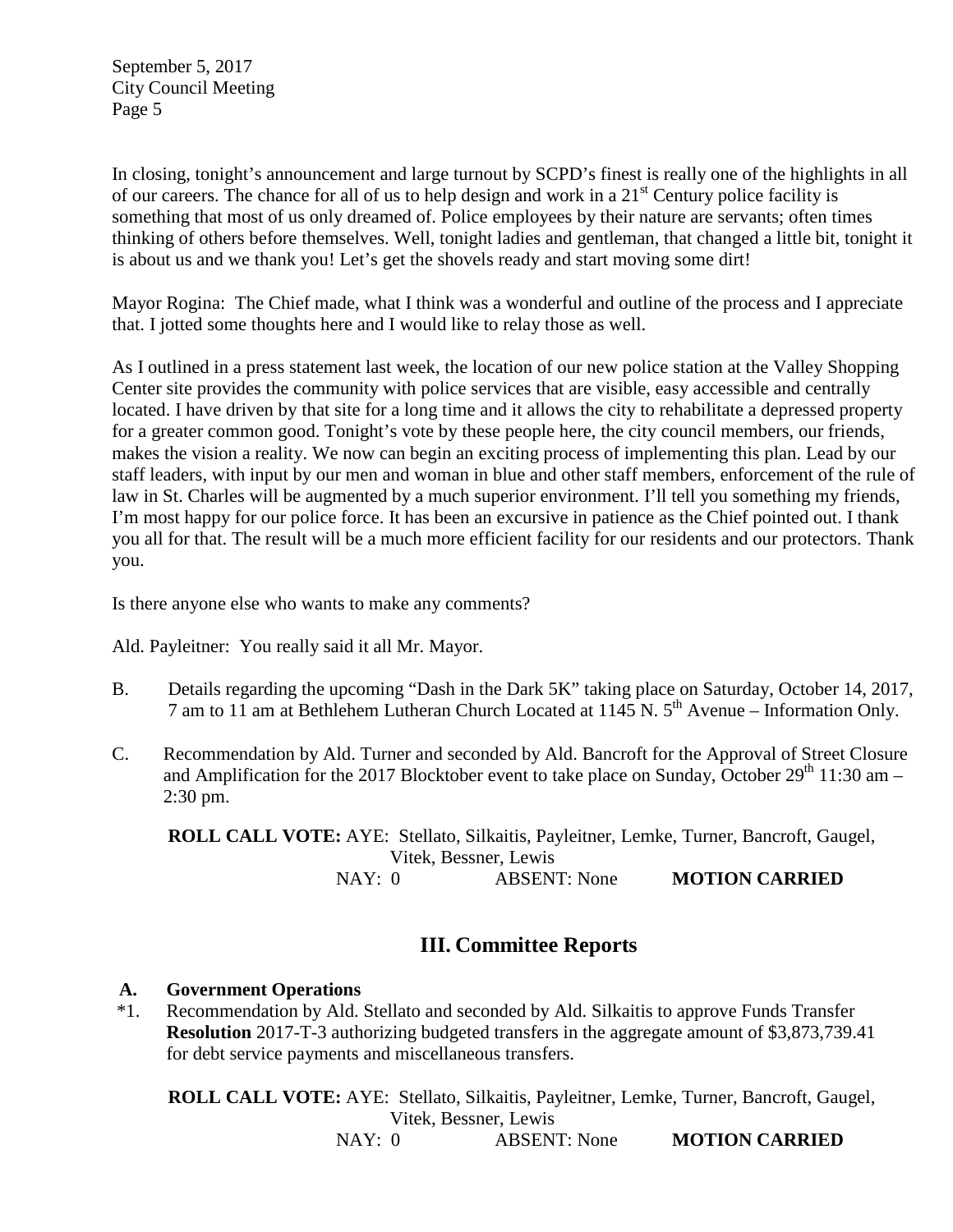\*2. Motion by Ald. Stellato and seconded by Ald. Silkaitis to approve a proposal for a new Class B liquor license for Sushi Diva Japanese Restaurant to be located at 2400 E Main Street Unit 107A, St. Charles (former Shima's Sushi location).

**ROLL CALL VOTE:** AYE: Stellato, Silkaitis, Payleitner, Lemke, Turner, Bancroft, Gaugel, Vitek, Bessner, Lewis NAY: 0 ABSENT: None **MOTION CARRIED**

3. Motion by Ald. Bancroft and seconded by Ald. Gaugel to approve a proposal for a new Class B3 liquor license for ABHY, Inc., dba St. Charles Shell, located at 307 W Main Street, St. Charles.

**ROLL CALL VOTE:** AYE: Stellato, Lemke, Turner, Bancroft, Gaugel, Vitek, Bessner, NAY: Lewis, Silkaitis, Payleitner **MOTION CARRIED**

\*4. Motion by Ald. Stellato and seconded by Ald. Silkaitis to approve a proposal for a new Class B license for Eden on the River restaurant to be located at 1 Illinois Street, St. Charles (former Charleston on the River location).

**ROLL CALL VOTE:** AYE: Stellato, Silkaitis, Payleitner, Lemke, Turner, Bancroft, Gaugel, Vitek, Bessner, Lewis NAY: 0 ABSENT: None **MOTION CARRIED**

\*5. Motion by Ald. Stellato and seconded by Ald. Silkaitis to approve an **Ordinance** 2017-M-27 Amending Title 5, Entitled "Business Licenses and Regulations" Chapter 5.08, "Alcoholic Beverages", 5.08.230, "Licensed Premises – Location Restrictions" of the St. Charles Municipal Code.

**ROLL CALL VOTE:** AYE: Stellato, Silkaitis, Payleitner, Lemke, Turner, Bancroft, Gaugel, Vitek, Bessner, Lewis NAY: 0 ABSENT: None **MOTION CARRIED**

- 
- \*6. Motion by Ald. Stellato and seconded by Ald. Silkaitis to approve closing Parking Lot J and the 100 Block of Riverside Drive from 7 am to 4 pm for Fire Department Open House Events.

**ROLL CALL VOTE:** AYE: Stellato, Silkaitis, Payleitner, Lemke, Turner, Bancroft, Gaugel, Vitek, Bessner, Lewis

NAY: 0 ABSENT: None **MOTION CARRIED**

\*7. Motion by Ald. Stellato and seconded by Ald. Silkaitis to approve City staff to execute an agreement with Harris Computer Systems for City View software upgrade services for a not-toexceed cost of \$158,708.

**ROLL CALL VOTE:** AYE: Stellato, Silkaitis, Payleitner, Lemke, Turner, Bancroft, Gaugel, Vitek, Bessner, Lewis NAY: 0 ABSENT: None **MOTION CARRIED**

\*8. Motion by Ald. Stellato and seconded by Ald. Silkaitis to approve the City Administrator and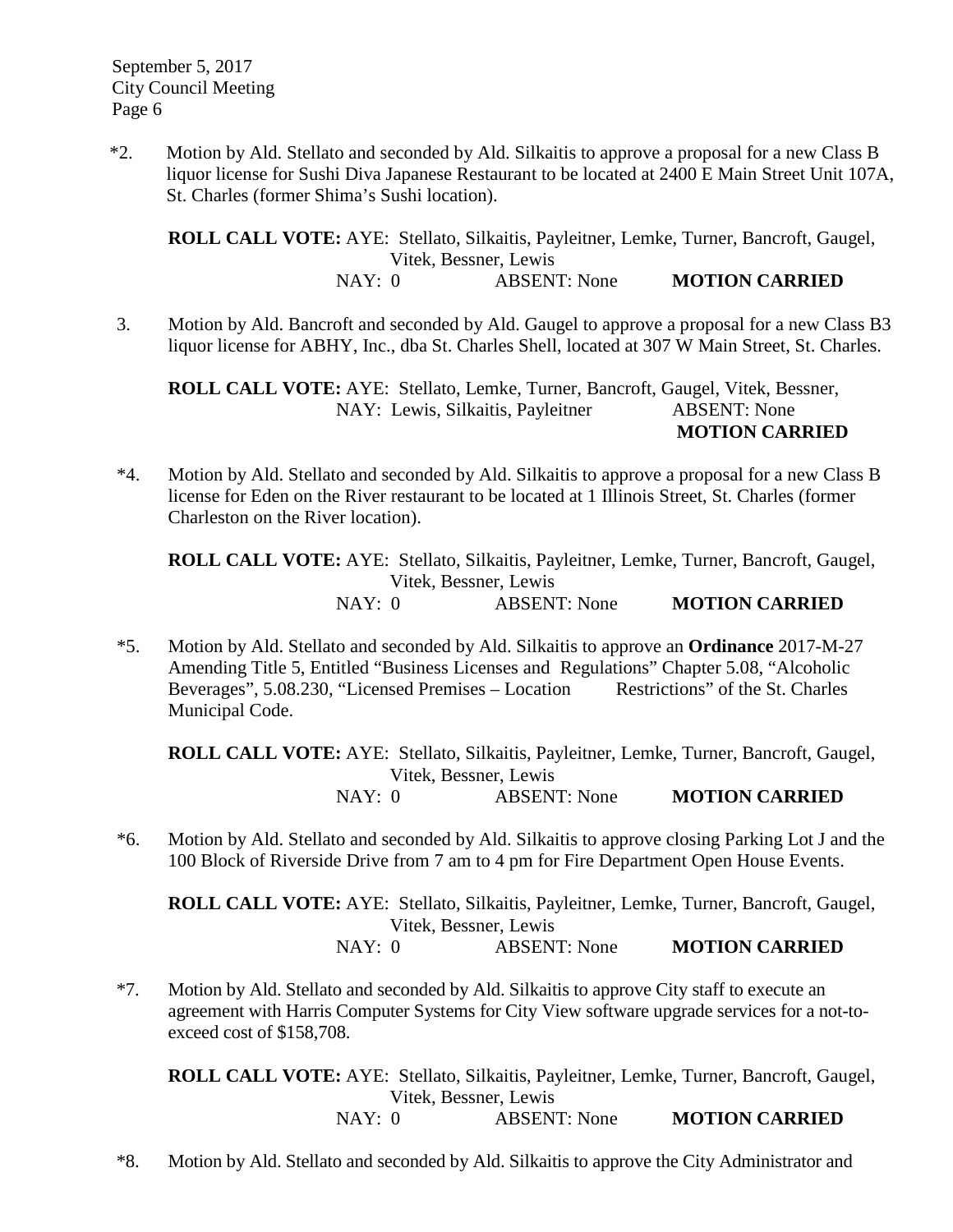> Finance Director to execute an agreement with Paymentus Corporation to provide customer payment processing services to the City.

**ROLL CALL VOTE:** AYE: Stellato, Silkaitis, Payleitner, Lemke, Turner, Bancroft, Gaugel, Vitek, Bessner, Lewis NAY: 0 ABSENT: None **MOTION CARRIED**

\*9. Motion by Ald. Stellato and seconded by Ald. Silkaitis to approve a **Resolution** 2017-115 authorizing the Mayor and the City Clerk of the City of St. Charles to approve the award of a 2017 Ford F-550 XL 4X4 Chassis Cab To Currie Motors (SPC Contract), and Truck Equipment Body Modifications to Monroe Truck Equipment (NJPA Contract) and Sell Replaced Vehicle #1740 2003 F-550.

**ROLL CALL VOTE:** AYE: Stellato, Silkaitis, Payleitner, Lemke, Turner, Bancroft, Gaugel, Vitek, Bessner, Lewis NAY: 0 ABSENT: None **MOTION CARRIED**

\*10. Motion by Ald. Bancroft and seconded by Ald. Lemke to Approve a **Resolution** 2017-116 Authorizing the Mayor and the City Clerk of the City of St. Charles to Approve the Award of a 2017 Ford F-350 XL 4X4Chassis Cab, With Knapheide body Modifications/Tommy Lift Gate, to Zimmerman Ford and Sell Replaced 2009 Ford F-550 4X4 Vehicle #1879.

**ROLL CALL VOTE:** AYE: Stellato, Payleitner, Lemke, Turner, Bancroft, Gaugel, Vitek, Bessner, Lewis ABSTAIN: Silkaitis NAY: 0 ABSENT: None **MOTION CARRIED**

## **B. Government Services**

\*1. Motion by Ald. Stellato and seconded by Ald. Silkaitis to approve Downtown St. Charles Partnership Request for Amplification and to close  $1<sup>st</sup>$  Street to Host Lighting of Lights in the  $1<sup>st</sup>$ Street Plaza.

**ROLL CALL VOTE:** AYE: Stellato, Silkaitis, Payleitner, Lemke, Turner, Bancroft, Gaugel, Vitek, Bessner, Lewis NAY: 0 ABSENT: None **MOTION CARRIED**

 \*2. Motion by Ald. Stellato and seconded by Ald. Silkaitis to approve Amplification and Resolution 2017-117 Authorizing the Mayor and City Clerk of the City of St. Charles to approve the Closure of Routes 64 and 31 for the Electric Christmas Parade.

**ROLL CALL VOTE:** AYE: Stellato, Silkaitis, Payleitner, Lemke, Turner, Bancroft, Gaugel, Vitek, Bessner, Lewis NAY: 0 ABSENT: None **MOTION CARRIED**

 \*3. Motion by Ald. Stellato and seconded by Ald. Silkaitis to an **Ordinance** 2017-M-28 Amending Title 10 "Vehicles and Traffic", Chapter 10.11 "Rules of the Road", Section 10.11.2100 "Intersections Where Stop or Yield Required", of the St. Charles Municipal Code.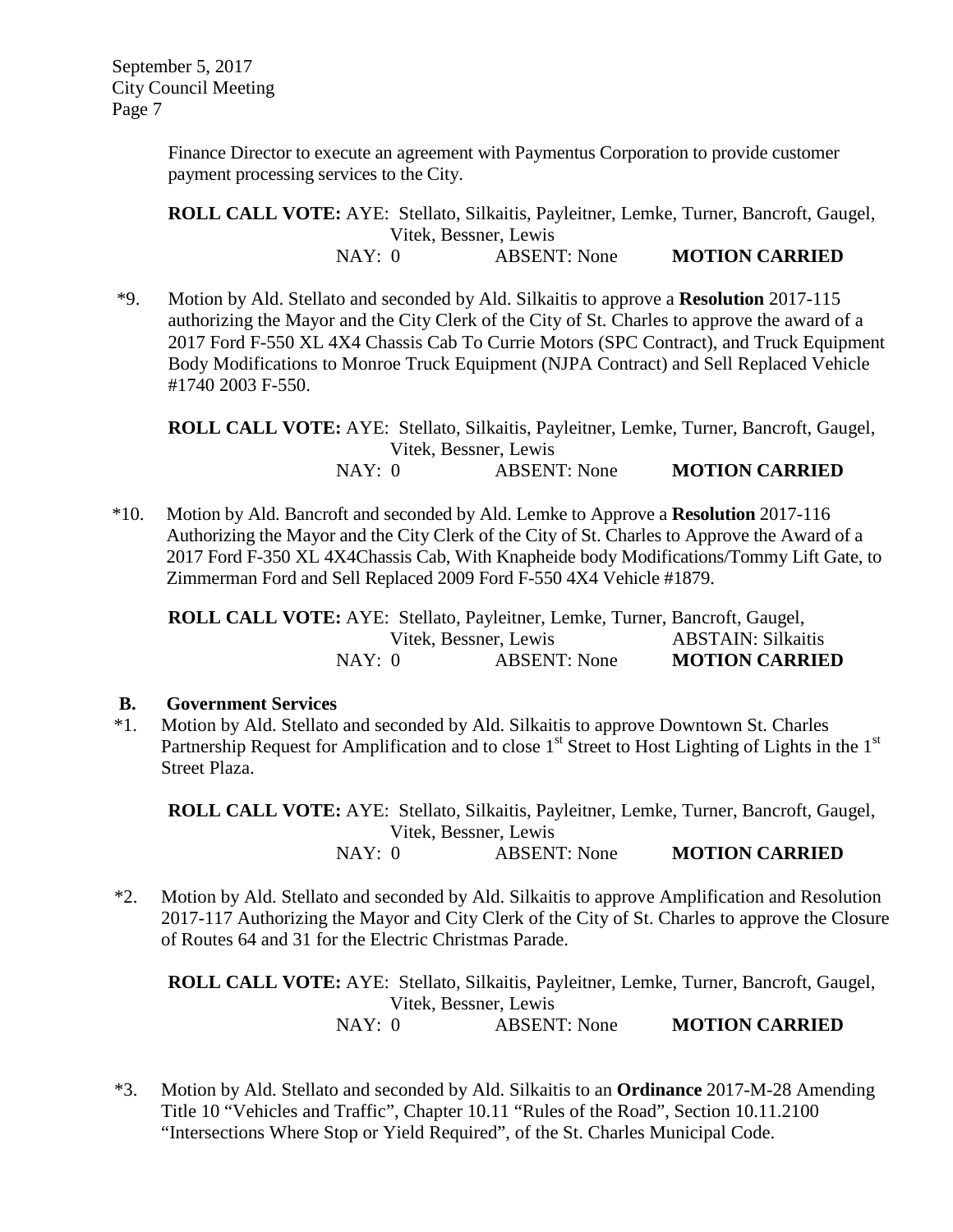**ROLL CALL VOTE:** AYE: Stellato, Silkaitis, Payleitner, Lemke, Turner, Bancroft, Gaugel, Vitek, Bessner, Lewis NAY: 0 ABSENT: None **MOTION CARRIED**

 \*4. Motion by Ald. Stellato and seconded by Ald. Silkaitis to approve a **Resolution** 2017-118 awarding the Bid for Water, Sanitary Sewer and Storm Sewer Underground Point Repairs to Archon Construction for Fiscal Year 2017/2018.

**ROLL CALL VOTE:** AYE: Stellato, Silkaitis, Payleitner, Lemke, Turner, Bancroft, Gaugel, Vitek, Bessner, Lewis NAY: 0 ABSENT: None **MOTION CARRIED**

 \*5. Motion by Ald. Stellato and seconded by Ald. Silkaitis to approve a **Resolution** 2017-119 awarding the Bid for the 2017 Sanitary Sewer and Storm Sewer Lining Program to Hoerr Construction for Fiscal Year 2017/2018.

**ROLL CALL VOTE:** AYE: Stellato, Silkaitis, Payleitner, Lemke, Turner, Bancroft, Gaugel, Vitek, Bessner, Lewis NAY: 0 ABSENT: None **MOTION CARRIED**

6. Motion by Ald. Payleitner and seconded by Ald. Bessner to approve Resolution 2017-120 Authorizing the Mayor and City Clerk of the City of St. Charles to approve Notice of Award to IHC Construction Companies for the Phosphorus Removal and Digester Improvements Project.

**ROLL CALL VOTE:** AYE: Stellato, Silkaitis, Payleitner, Lemke, Turner, Bancroft, Vitek, Bessner, Lewis NAY: Gaugel ABSENT: None **MOTION CARRIED**

 7. Motion by Ald. Payleitner and seconded by Ald. Stellato to approve Resolution 2017-121 Authorizing the Mayor and City Clerk of the City of St. Charles to approve Notice to Proceed and Contract Agreement to IHC Construction Companies for the Phosphorus Removal and Digester Improvement Project.

**ROLL CALL VOTE:** AYE: Stellato, Silkaitis, Payleitner, Lemke, Turner, Bancroft, Vitek, Bessner, Lewis NAY: Gaugel ABSENT: None **MOTION CARRIED**

 \*8. Motion by Ald. Stellato and seconded by Ald. Silkaitis to approve a **Resolution** 2017-122 Awarding a Contract Extension for the Fall 2017 and Spring 2018 Parkway Tree Planting Program to Pederson Company.

**ROLL CALL VOTE:** AYE: Stellato, Silkaitis, Payleitner, Lemke, Turner, Bancroft, Gaugel, Vitek, Bessner, Lewis

- NAY: 0 ABSENT: None **MOTION CARRIED**
- \*9. Motion by Ald. Stellato and seconded by Ald. Silkaitis to approve a **Resolution** 2017-123 awarding the Bid for the IL Route 31 Storm Sewer Improvement Project to J & S Construction Sewer and Water, Inc.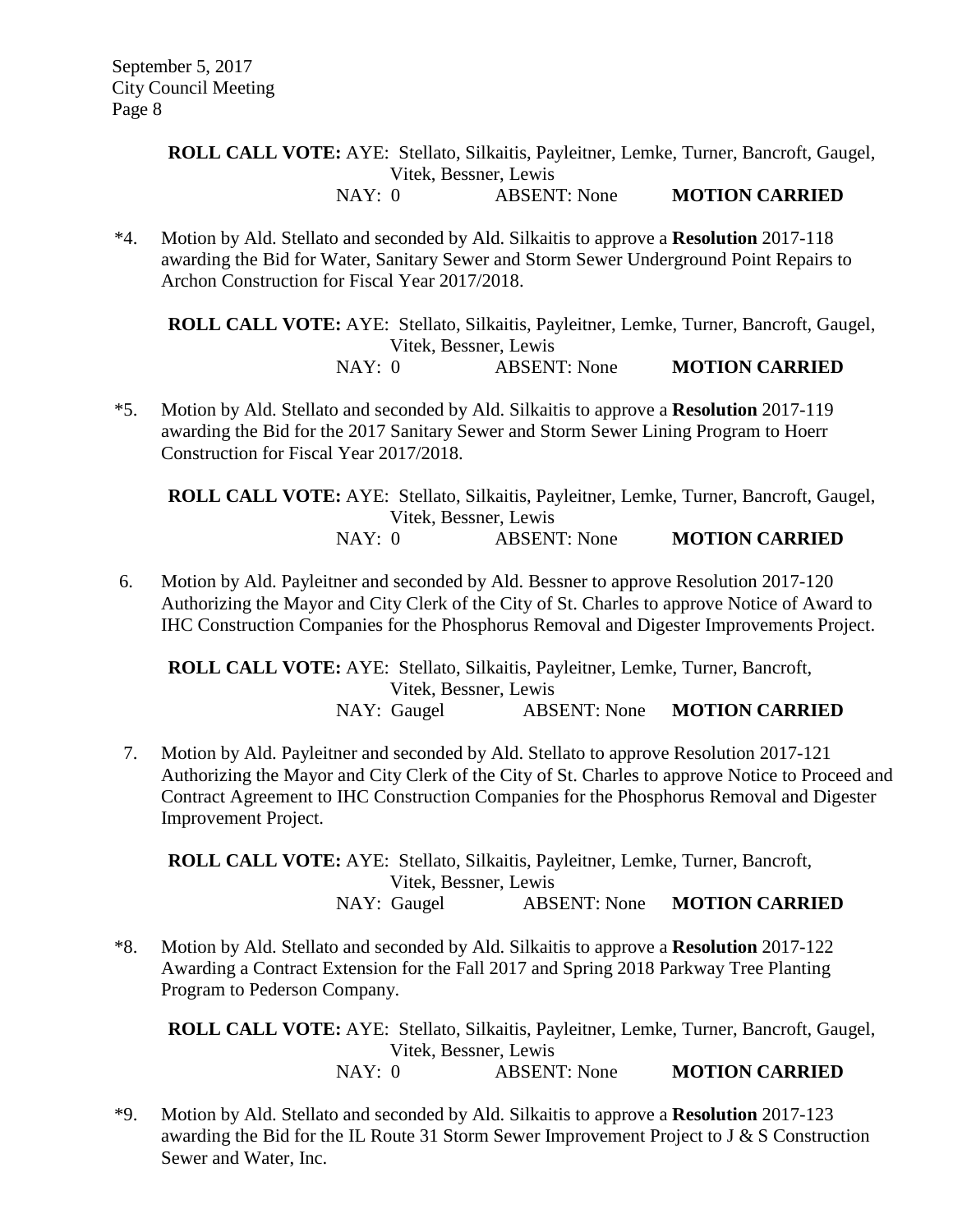### **ROLL CALL VOTE:** AYE: Stellato, Silkaitis, Payleitner, Lemke, Turner, Bancroft, Gaugel, Vitek, Bessner, Lewis NAY: 0 ABSENT: None **MOTION CARRIED**

 10. Motion by Ald. Payleitner and seconded by Ald. Lemke to approve a **Resolution** 2017-124 to Waive the Formal Bid Procedure and approve Contract for the Public Works and Inventory Control Parking Lot Paving Improvements to Geneva Construction.

**ROLL CALL VOTE:** AYE: Silkaitis, Payleitner, Lemke, Turner, Bancroft, Gaugel, Vitek, Bessner, Lewis NAY: 0 ABSENT: None **MOTION CARRIED**

### **C. Planning and Development**

\*1. Motion by Ald. Stellato and seconded by Ald. Silkaitis to accept and place on file minutes of the August 14, 2017 Planning & Development Committee meeting.

**ROLL CALL VOTE:** AYE: Stellato, Silkaitis, Payleitner, Lemke, Turner, Bancroft, Gaugel, Vitek, Bessner, Lewis NAY: 0 ABSENT: None **MOTION CARRIED**

### **D. Executive Session**

- Personnel –5 ILCS  $120/2(c)(1)$
- Pending Litigation 5 ILCS  $120/2(c)(11)$
- Probable or Imminent Litigation 5 ILCS  $120/2(c)(11)$
- Property Acquisition 5 ILCS  $120/2(c)(5)$
- Collective Bargaining 5 ILCS  $120/2(c)(2)$
- Review of Executive Session Minutes 5 ILCS  $120/2(c)(21)$

### **9. Additional Items from Mayor, Council, Staff, or Citizens**

**10. Adjournment** motion by Ald. Bessner and seconded by Ald. Lewis at 8pm

VOICE VOTE: AYE-UNANIMOUS ABSENT: None MOTION CARRIED

Charles Amenta, City Clerk